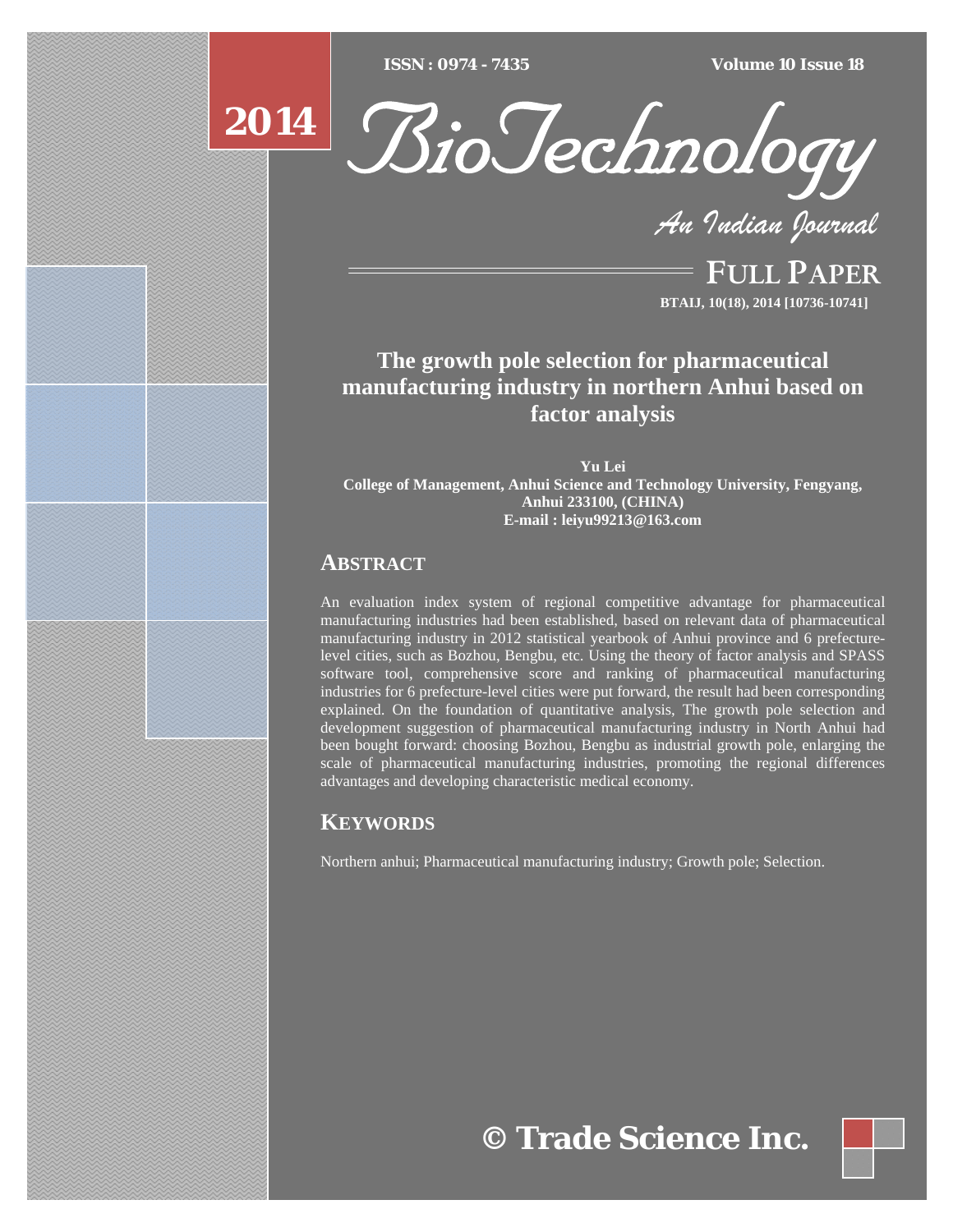#### **INTRODUCTION**

 In this paper, Northern region refers to the narrow northern areas along the north of the Huaihe in Anhui province,including Bengbu City, Huainan City, Fuyang City, Bozhou City, Suzhou city and Huaibei City**[1]**. "The revitalization of Northern Anhui" is one of the development strategies of Anhui provincial government to insist for a long time, if northern areas sluggish, Anhui is hard to powerful. In recent years, northern area has cultivated and developed strategic emerging industries in the large-scale, but in the process,it also presents traditional industry investment "wave phenomenon", there are some problems, such as technology introduction, the same layout,in big city, the concept of speculation, low level competition, the vicious competition's result is to make strategic development areas of Northern Anhui the lack of a clear line of emerging industries,when the industry form effective capacity,it is likely to be in the low level competition, which win the market not relying on technology, but still relying on price. Therefore, the author intends to take pharmaceutical manufacturing industry as an example,apply the growth pole theory thought into the layout and planning of the industry development, using quantitative analysis method, to find medicine manufacturing industry development "growth pole"in Northern Anhui, to guide the northern Anhui cities develop suitable emerging industry according to the local comparative advantages, thus to form reasonable layout,sustainable development of strategic emerging industry in Northern Anhui, and promote sound and rapid development of economy in Northern Anhui area.

 An evaluation index system of regional competitive advantage for pharmaceutical manufacturing industries had been established, based on relevant data of pharmaceutical manufacturing industry in 2012 statistical yearbook of Anhui province and 6 prefecture-level cities, such as Bozhou, Bengbu, etc. Using the theory of factor analysis and SPASS software tool, comprehensive score and ranking of pharmaceutical manufacturing industries for 6 prefecture-level cities were put forward, the result had been corresponding explained. On the foundation of quantitative analysis, The growth pole selection and development suggestion of pharmaceutical manufacturing industry in North Anhui had been bought forward.

## **THE EXPERIMENT CONTENT**

 The key to reasonable layout and promote the development of pharmaceutical industry in northern Anhui, is to determine the influence factors of industrial layout and the degree of influence. The current pharmaceutical enterprise resource in Northern Anhui is relatively decentralized, and the enterprise's scale is uneven, that is easy to cause waste of the resource base. In order to solve the existing problem of spatial distribution, using statistical analysis tools,the paper do the quantitative research on related problems about the development of pharmaceutical industry in Northern Anhui.

 Factor analysis is a multivariate statistical analysis method which put some perplexing relationship variables attributed to a few comprehensive factor of several unrelated on the relationship of correlation matrix of internal research from the index**[2]**. Because there is not a systemic evaluation system to evaluate the pharmaceutical industry competitive advantage of location comparative, and the data is difficult to collect, it can only set the index which is easy to collect and existing statistical data, so as to enhance operability. Following scientific, systematic, comparable and feasible principles of selecting statistical index system,it design evaluation index system as follows (see TABLE 1).

In this paper,the Statistical analysis tool used is SPASS19.0.

 It can be seen from the output results: the KMO value is 0.742,which is greater than 0.5, showed that the KMO test is significant,it means that without too much difference correlation degree of each index variable, it is suitable for factor analysis; meanwhile, the Bartlett spherical test chi square value is 689.202 (freedom 138), significantly less than 0.05, which showed that common factors existing in correlation coefficient index of matrix variables, it is suitable for factor analysis.

 Before rotating, the cumulative variance contribution of the first 5 factors rate reach 94.612%, the characteristic value of the first 5 factors is greater than 1,after rotating, the characteristic value of the 5 factor is greater than 1, the cumulative contribution rate is unchanged, so it is ideal to select the first 5 factors to analyze.

Then,we gained the factor loading matrix,as follows in TABLE 4:

 According to the rotated factor loading matrix, summary the variables which have higher load in each factor,as shown in TABLE 5:

 After comprehensive consideration,factor F1 is defined as industry scale factor,factor F2 is defined as science and technology innovation factor,factor F3 is defined as industrial development environment factor,factor F4 is defined as the medical infrastructure factor,factor F5 is defined as regional potential development factor.

## **RESULT AND DISCUSS**

 Using SPASS19.0 to calculate 5 common factor score of the 6 cities,then do regression analysis according to the calculation formula: F=0.2879F1+0.2809F2+0.2554F3+0.1010F+0.02114F5, the comprehensive score and ranking of pharmaceutical manufacturing industry of each city are detailed in TABLE 6.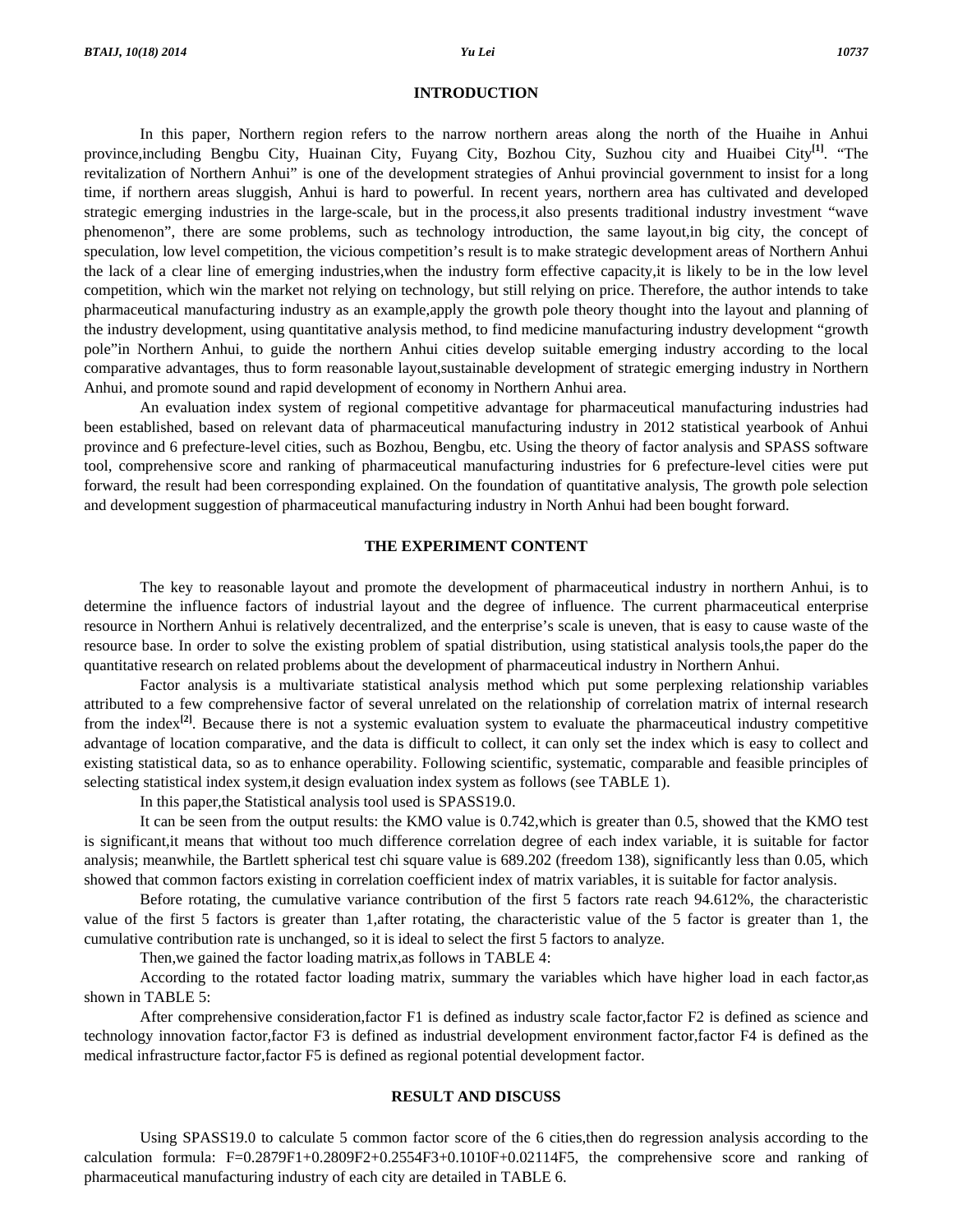| The first level<br>factor | The second level factor                                       | <b>Index design</b>                                                                              |                |  |  |  |
|---------------------------|---------------------------------------------------------------|--------------------------------------------------------------------------------------------------|----------------|--|--|--|
|                           | The size of the market                                        | <b>Total GDP</b>                                                                                 | A <sub>1</sub> |  |  |  |
|                           | The speed of economic                                         | The growth rate of GDP                                                                           | A2             |  |  |  |
|                           | development                                                   | The second industry growth rate of GDP                                                           | A <sub>3</sub> |  |  |  |
|                           |                                                               | The third industry growth rate of GDP                                                            | A4             |  |  |  |
| Market factor             | The cost of labor                                             | Average wages in manufacturing                                                                   | A <sub>5</sub> |  |  |  |
|                           | The quantity and quality of labor<br>force                    | Average number of employees in pharmaceutical<br>manufacturing industry                          | A6             |  |  |  |
|                           |                                                               | The number of R&D personnel in pharmaceutical<br>manufacturing industry                          | A <sub>7</sub> |  |  |  |
|                           | The level of service industry                                 | Third industry GDP/GDP                                                                           | A8             |  |  |  |
|                           | Science and technology<br>innovation scale                    | Number of R&D institutions in pharmaceutical<br>manufacturing industry                           | B <sub>1</sub> |  |  |  |
| Technology factor         |                                                               | Research expenditure of R&D in pharmaceutical<br>manufacturing industry                          | B <sub>2</sub> |  |  |  |
|                           | Science and technology<br>innovation level                    | Number of patent authorization in pharmaceutical<br>manufacturing industry                       | B <sub>3</sub> |  |  |  |
|                           | Enterprise cluster                                            | Number of pharmaceutical manufacturing enterprises                                               | C <sub>1</sub> |  |  |  |
| Scale factor              |                                                               | Number of leading enterprises in pharmaceutical<br>manufacturing industry                        | C <sub>2</sub> |  |  |  |
|                           | The scale economic benefit                                    | Total output of that year in pharmaceutical<br>manufacturing industry                            | C <sub>3</sub> |  |  |  |
|                           |                                                               | Sales income in Medicine manufacturing industry                                                  | C4             |  |  |  |
|                           | Medical infrastructure                                        | Number of health institutions                                                                    | D <sub>1</sub> |  |  |  |
| Infrastructure            |                                                               | Number of beds                                                                                   | D2             |  |  |  |
| factor                    | General infrastructure                                        | Road area per capita                                                                             | D <sub>3</sub> |  |  |  |
| Policy factor             | The general policy environment<br>The pharmaceutical industry | GDP Per capita<br>The expenditure per capita<br>Government funds in Pharmaceutical manufacturing | E1<br>E2       |  |  |  |
|                           | environment                                                   | R&D research funding                                                                             | E <sub>3</sub> |  |  |  |

|  |  | TABLE 1 : Evaluation index system of regional competitive advantage for pharmaceutical manufacturing industries |
|--|--|-----------------------------------------------------------------------------------------------------------------|
|  |  |                                                                                                                 |

## **TABLE 2 : Kaiser-Meyer-Olkin Measure and Bartlett's Test**

| Kaiser-Meyer-Olkin Measure of Sampling Adequacy | .742              |         |
|-------------------------------------------------|-------------------|---------|
| Bartlett's Test of Sphericity                   | Approx.Chi-Square | 689.202 |
|                                                 |                   | 138     |
|                                                 | Sig               | .000    |

## **TABLE 3 : Initial,extraction and rotation characteristic value and the contribution rate of each factor**

| <b>Initial Eigenvalues</b> |                    |                                    |              | <b>Extraction Sums of Squared</b><br>Loadings |                                    | <b>Rotation Sums of Squared Loadings</b> |                           |                                    |  |
|----------------------------|--------------------|------------------------------------|--------------|-----------------------------------------------|------------------------------------|------------------------------------------|---------------------------|------------------------------------|--|
| <b>Total</b>               | $%$ of<br>Variance | <b>Cumulative</b><br>$\frac{6}{9}$ | <b>Total</b> | % of Variance                                 | <b>Cumulative</b><br>$\frac{0}{0}$ | <b>Total</b>                             | $%$ of<br><b>Variance</b> | <b>Cumulative</b><br>$\frac{6}{9}$ |  |
| 7.427                      | 36.088             | 36.088                             |              |                                               |                                    |                                          |                           |                                    |  |
| 4.905                      | 25.816             | 61.904                             |              |                                               |                                    |                                          |                           |                                    |  |
| 3.865                      | 20.340             | 82.244                             |              |                                               |                                    |                                          |                           |                                    |  |
| 1.766                      | 90292              | 91.536                             | 7.427        | 36.088                                        | 36.088                             | 5.469                                    | 28.785                    | 28.785                             |  |
| 1.038                      | 3.076              | 94.612                             | 4.905        | 25.816                                        | 61.904                             | 5.336                                    | 28.085                    | 56.870                             |  |
| 0.311                      | 1.383              | 95.915                             | 3.865        | 20.340                                        | 82.244                             | 4.852                                    | 25.539                    | 82.409                             |  |
| 0.252                      | 0.979              | 96.974                             | 1.766        | 90292                                         | 91.536                             | 1.918                                    | 10.097                    | 92.506                             |  |
| 0.166                      | 0.605              | 97.579                             | 1.038        | 3.076                                         | 94.612                             | 1.424                                    | 2.106                     | 94.612                             |  |
| 0.103                      | 0.203              | 97.782                             |              |                                               |                                    |                                          |                           |                                    |  |
| .<br>.001                  | .<br>.007          | .<br>100.000                       |              |                                               |                                    |                                          |                           |                                    |  |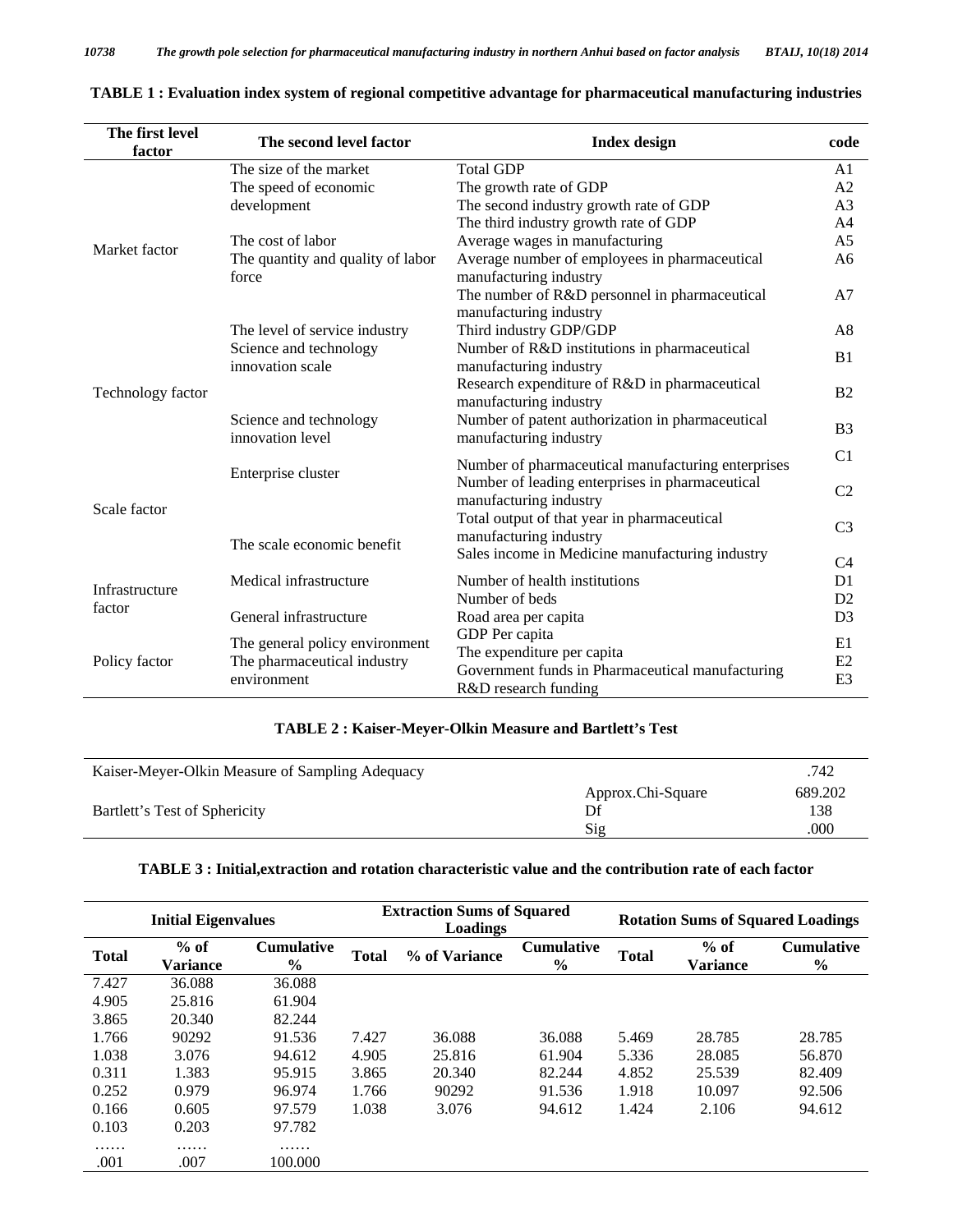## **TABLE 4 : Rotation factor loading matrix**

|                                                                    |                |                | <b>Factor loading</b> |                         |   |                          |          |                |  |
|--------------------------------------------------------------------|----------------|----------------|-----------------------|-------------------------|---|--------------------------|----------|----------------|--|
| <b>Index</b>                                                       | code           | 1              | $\overline{2}$        | $\overline{\mathbf{3}}$ | 4 | 5                        |          |                |  |
|                                                                    |                | $.726*$        |                       |                         |   | 0.136                    |          |                |  |
|                                                                    |                |                |                       |                         |   | $\overline{\phantom{a}}$ |          | 0.392          |  |
| <b>Total GDP</b>                                                   | A1             | 0.156          |                       | 0.487                   |   | 0.297                    | 0.250    | .940*          |  |
| The growth rate of GDP                                             | A2             |                |                       | 0.044                   |   | $\sim$                   | $-0.049$ | $.728*$        |  |
| The second industry growth rate of GDP                             | A <sub>3</sub> | 0.327          |                       | $\Box$                  |   | 0.450                    | $-0.386$ | $.696*$        |  |
| The third industry growth rate of GDP                              | A4             |                |                       | 0.107                   |   | $\equiv$                 | $-0.674$ | 0.010          |  |
| Average wages in manufacturing                                     | A <sub>5</sub> | 0.230          |                       | 0.077                   |   | 0.051                    | 0.356    | $\overline{a}$ |  |
| Average number of employees in pharmaceutical manufacturing        | A <sub>6</sub> | $.764*$        |                       | 0.134                   |   | $\omega_{\rm c}$         | $-0.101$ | 0.032          |  |
| industry                                                           |                | .911*          |                       | 0.091                   |   | 0.521                    |          |                |  |
| The number of R&D personnel in pharmaceutical manufacturing        | A7             |                |                       |                         |   | 0.388                    | $-0.051$ |                |  |
| industry                                                           |                | 0.086          |                       | $.704*$                 |   |                          |          | 0.124          |  |
| Third industry GDP/GDP                                             | A8             |                |                       |                         |   | 0.125                    | $-0.163$ |                |  |
|                                                                    |                | 0.475          |                       | 0.342                   |   |                          |          | 0.156          |  |
|                                                                    |                |                |                       |                         |   | .778*                    |          |                |  |
| Number of R&D institutions in pharmaceutical manufacturing         | B1             | 0.446          |                       | $.716*$                 |   | 0.178                    | 0.012    | 0.120          |  |
| industry                                                           |                |                |                       |                         |   |                          |          |                |  |
| Research expenditure of R&D in pharmaceutical manufacturing        | B2             |                |                       | .945*                   |   | 0.177                    | 0.234    |                |  |
| industry                                                           |                | 0.015          |                       |                         |   |                          |          | 0.143          |  |
| Number of patent authorization in pharmaceutical manufacturing     | B <sub>3</sub> | 0.326          |                       | $.760*$                 |   | 0.357                    | 0.035    |                |  |
| industry                                                           |                |                |                       |                         |   |                          |          | 0.083          |  |
|                                                                    |                |                |                       | 0.486                   |   |                          |          | 0.017          |  |
|                                                                    | C1             | $.827*$        |                       |                         |   |                          | 0.074    |                |  |
| Number of pharmaceutical manufacturing enterprises                 |                |                |                       |                         |   | 0.271                    |          | 0.324          |  |
| Number of leading enterprises in pharmaceutical manufacturing      | C2             | $.669*$        |                       | 0.177                   |   |                          | 0.338    |                |  |
| industry                                                           |                |                |                       |                         |   | 0.323                    |          |                |  |
| Total output of that year in pharmaceutical manufacturing industry | C <sub>3</sub> | .946*          |                       |                         |   |                          | $-0.180$ | 0.171          |  |
| Sales income in Medicine manufacturing industry                    |                |                |                       | 0.206                   |   | 0.033                    |          |                |  |
|                                                                    | C <sub>4</sub> | .947*          |                       |                         |   |                          | $-0.188$ |                |  |
|                                                                    |                |                |                       | ÷,                      |   | 0.038                    |          | 0.162          |  |
|                                                                    |                |                |                       | 0.201                   |   |                          |          |                |  |
|                                                                    |                |                |                       |                         |   |                          |          |                |  |
| Number of health institutions                                      | D1             | 0.201          |                       | 0.400                   |   | 0.246                    | .859*    | 0.039          |  |
| Number of beds                                                     | D2             |                |                       |                         |   |                          | $.671*$  | 0.156          |  |
| Road area per capita                                               | D <sub>3</sub> | 0.400          |                       | 0.411                   |   | 0.117                    | 0.152    | 0.233          |  |
|                                                                    |                | $\overline{a}$ |                       | 0.211                   |   | $.856*$                  |          |                |  |
|                                                                    |                | 0.105          |                       |                         |   |                          |          |                |  |
| GDP Per capita                                                     |                |                |                       |                         |   |                          |          |                |  |
| The expenditure per capita                                         | E1             | 0.085          |                       | 0.038                   |   | .956*                    | 0.123    | 0.250          |  |
| Government funds in Pharmaceutical manufacturing R&D research      | E2             |                |                       | 0.101                   |   | .878*                    | 0.147    | 0.201          |  |
| funding                                                            | E <sub>3</sub> | 0.241          |                       | .972*                   |   | 0.085                    | 0.118    | 0.142          |  |
|                                                                    |                | 0.121          |                       |                         |   |                          |          |                |  |

## **"\*"represents variable j has higer load in factor i.**

 As can be seen from TABLE 6, the highest score city is Bozhou, followed by Bengbu, then from high to low are Fuyang, Huainan, Huaibei, Suzhou. Such ranking is basically consistent with the current situation of the development of Pharmaceutical manufacturing industry in Northern Anhui, is also consistent with the relevant policies of the state. In August 3, 2012, the Ministry of industry and information technology announced a " Guidance catalogue of industry transfer ", the directory pointed out that the pharmaceutical industry should be transferred to the north of Anhui and Huaihe River Economic Zone, including Huaibei, Bozhou, Suzhou, Bengbu, Fuyang, Huainan six cities, the key is Bo-beng medicine base **[3]**.

 Bozhou wins the highest score, its pharmaceutical manufacturing base is relatively good and its industrial hardware facilities is relatively perfect,especially the traditional Chinese medicine industry, has been listed as the characteristic industry base of national torch plan, but the score of economic potential development and medical infrastructure is low. The advantage of Bengbu lies in its scientific and technological innovation, Bengbu has the most scientific research institutes, universities, research institutions in northern Anhui,but the industry development environment and medical infrastructure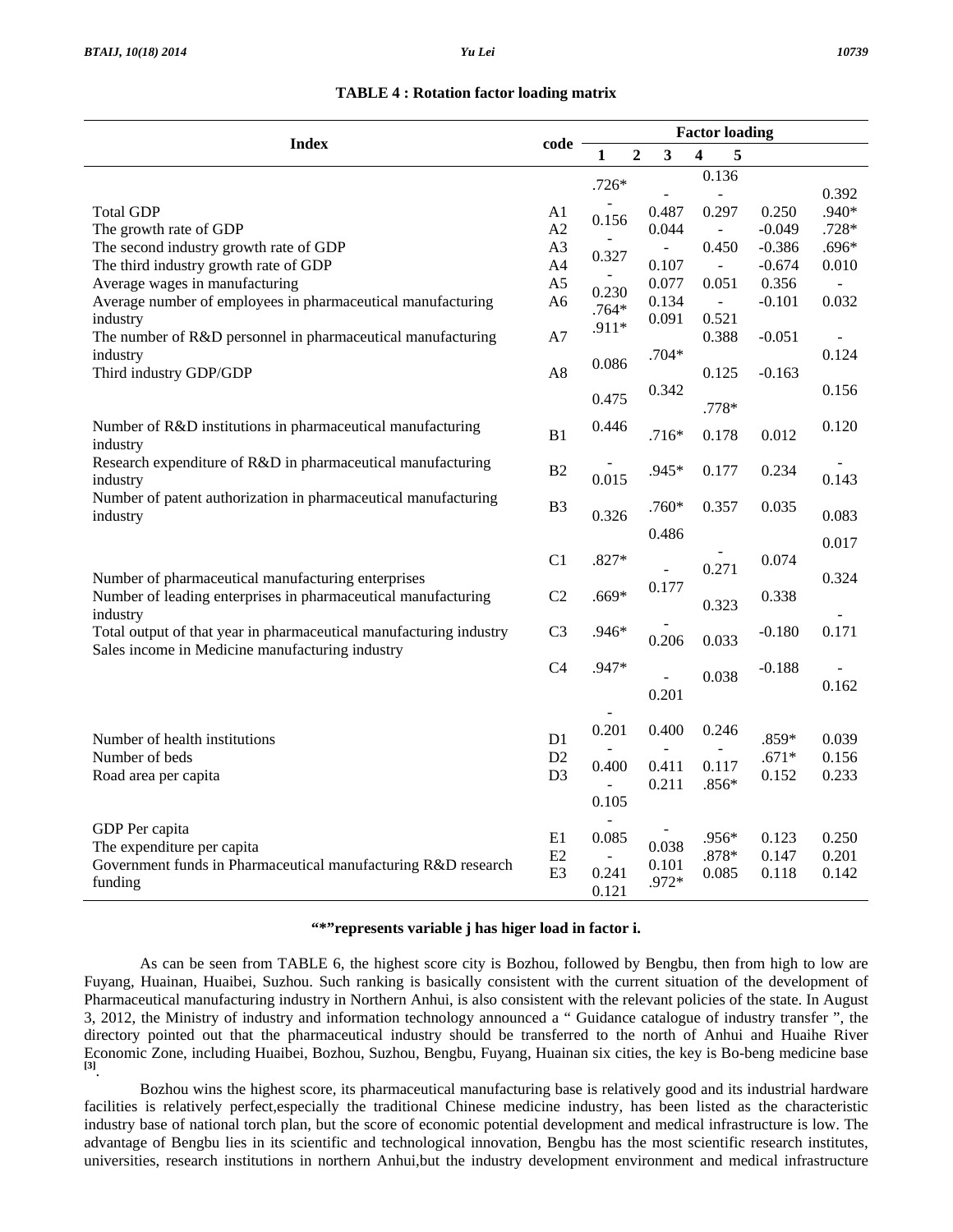have to be strengthened, as one of the earliest industrial city in Anhui Province, its development potential is still to be improved. A concrete analysis of several other cities shall not be repeated.

 Based on the obtained results from TABLE 6,we can choose Bozhou, Bengbu two cities as the growth pole of Pharmaceutical manufacturing industry in north Anhui.

| <b>Factor</b> | The original index with higer load                                                                                                                |                | Factor         | The original index with<br>higer load     | Code           |
|---------------|---------------------------------------------------------------------------------------------------------------------------------------------------|----------------|----------------|-------------------------------------------|----------------|
| F1            | <b>Total GDP</b>                                                                                                                                  | A1             | F3             | Third industry GDP/GDP                    | A8             |
|               | Average wages in manufacturing                                                                                                                    | A <sub>5</sub> |                | The expenditure per capita                | E2             |
|               | Number of pharmaceutical manufacturing enterprises                                                                                                | C1             |                | GDP Per capita                            | E1             |
|               | Number of leading enterprises in pharmaceutical<br>manufacturing industry                                                                         | C <sub>2</sub> |                | Road area per capita                      | D <sub>3</sub> |
| F2            | Total output of that year in pharmaceutical<br>manufacturing industry<br>Sales income in Medicine manufacturing industry                          |                | F <sub>4</sub> | Number of health institutions             | D1             |
|               |                                                                                                                                                   |                |                | Number of beds                            | D2             |
|               | Average number of employees in pharmaceutical<br>manufacturing industry                                                                           | A <sub>6</sub> | F <sub>5</sub> | The growth rate of GDP                    | A2             |
|               | The number of R&D personnel in pharmaceutical<br>manufacturing industry<br>Number of R&D institutions in pharmaceutical<br>manufacturing industry |                |                | The second industry growth<br>rate of GDP | A <sub>3</sub> |
|               |                                                                                                                                                   |                |                | The third industry growth rate<br>of GDP  | A4             |
|               | Research expenditure of R&D in pharmaceutical<br>manufacturing industry                                                                           | B <sub>2</sub> |                |                                           |                |
|               | Number of patent authorization in pharmaceutical<br>manufacturing industry                                                                        |                |                |                                           |                |
|               | Government funds in Pharmaceutical manufacturing<br>R&D research funding                                                                          | E <sub>3</sub> |                |                                           |                |

**TABLE 5 : Summary for variables with higer load in each factor** 

**TABLE 6 : Regional competitive advantage score and ranking of pharmaceutical manufacturing industries in 6 prefecture-level cities** 

|               |                        |                  | F1                                 | F2                                                       | F3                                                        | <b>F4</b>                               | F5                                                    |
|---------------|------------------------|------------------|------------------------------------|----------------------------------------------------------|-----------------------------------------------------------|-----------------------------------------|-------------------------------------------------------|
| Area          | <b>Complex</b><br>rank | Complex<br>score | <b>Industry</b><br>scale<br>factor | <b>Science and</b><br>technology<br>innovation<br>factor | <b>Industrial</b><br>development<br>environment<br>factor | The medical<br>infrastructure<br>factor | <b>Regional</b><br>potential<br>development<br>factor |
| <b>Bozhou</b> |                        | 0.8729           | 0.3888                             | 0.2457                                                   | 0.1086                                                    | 0.0116                                  | 0.0182                                                |
| Bengbu        | 2                      | 0.8032           | 0.2369                             | 0.3911                                                   | 0.0169                                                    | 0.0550                                  | 0.0033                                                |
| Fuyang        | 3                      | 0.6683           | 0.0721                             | 0.0843                                                   | 0.4604                                                    | 0.0455                                  | 0.0060                                                |
| Huainan       | 4                      | 0.4774           | 0.0592                             | 0.0315                                                   | 0.1613                                                    | 0.1383                                  | 0.0729                                                |
| Huaibei       | 5                      | 0.4334           | 0.0569                             | 0.0656                                                   | 0.0893                                                    | 0.1107                                  | 0.1190                                                |
| Suzhou        | 6                      | 0.3288           | 0.0525                             | 0.0560                                                   | 0.0849                                                    | 0.0625                                  | 0.0871                                                |

## **CONCLUSIONS**

 In this paper, by means of collecting Pharmaceutical manufacturing industry related index of the 6 prefecture level city in Northern Anhui,to establish and operate the evaluation model, it gained some useful conclusions:

 First, uneven development among regions is the basic situation of the pharmaceutical industry in northern region, according to industry development goals embodied in"The pharmaceutical industry Plan in the Twelfth Five Year of Anhui province", combined with the basic idea of the growth pole theory, the pharmaceutical manufacturing industry in northern Anhui should take a unbalanced development way "from point to surface", allow a part of area giving priority to the development of pharmaceutical economy characteristics, to form industrial growth pole, and then promote the development of surrounding areas, to achieve the overall increase of pharmaceutical industry.

 Second, according to the quantitative results in this paper, the growth pole of pharmaceutical manufacturing industry in Northern Anhui should be considered in Bozhou, Bengbu two cities. There is a significant positive correlation between the